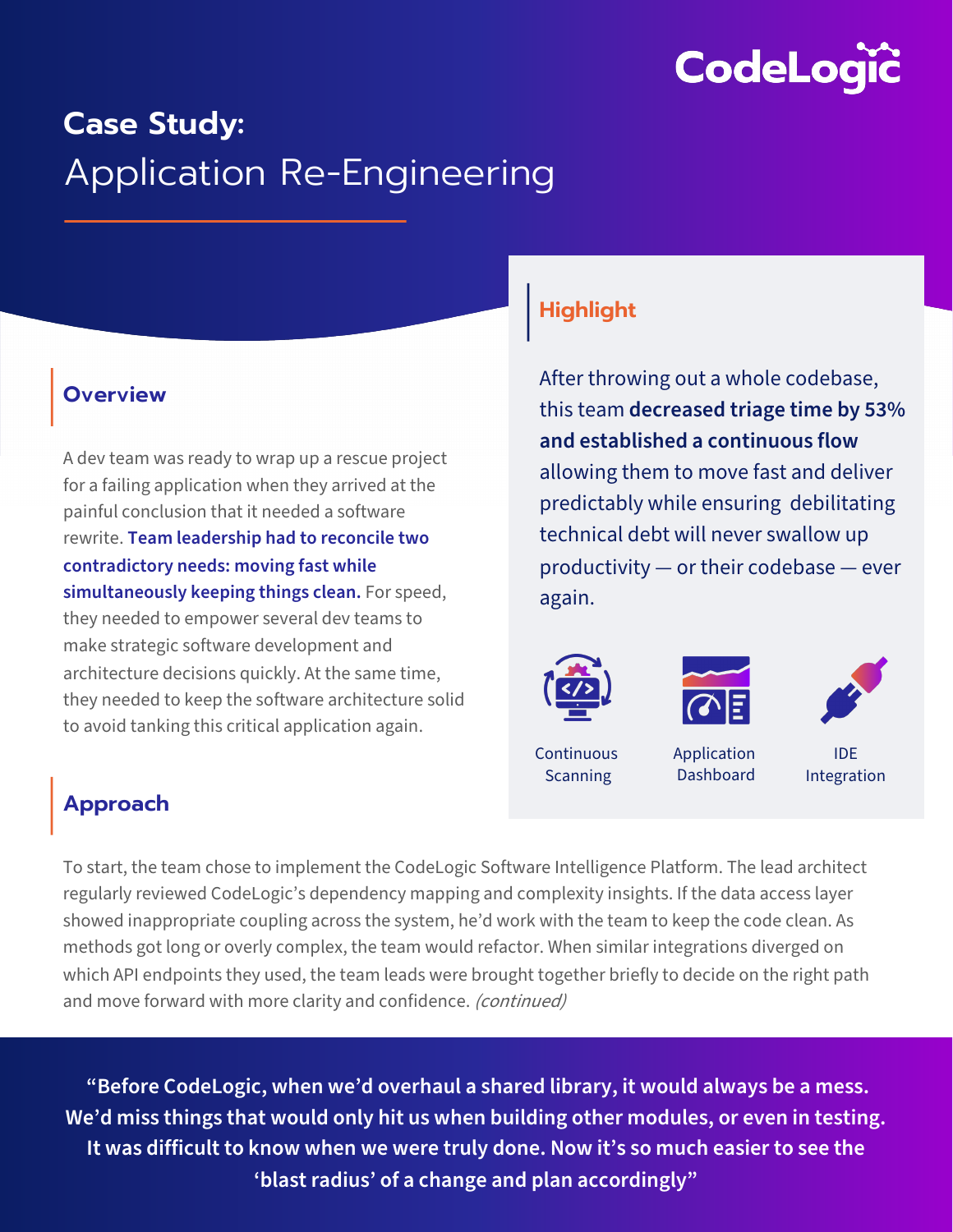Over the course of a few months, the frequency of interventions decreased. The developers learned that taking on technical debt to get a task done a little quicker resulted in extra work later, when the debt was discovered. While occasionally taking on tech debt is the right decision, the team learned to consciously make that decision together rather than individually.

### **Results**

Unlike architects who draw diagrams and hope for the best, this team's lead architect proactively used the CodeLogic Application Dashboard to identify bad patterns in the software architecture as they emerged in order to address them quickly.

**"Some of this we should have caught in code review, but many of our issues looked fine commit to commit. Only when you're able to see the full picture across libraries and services do these issues become obvious." - Lead Architect**

Using CodeLogic when planning bigger changes

# **17%** increase in dev team productivity **53%** decrease in **Highlight**

weekly triage mtgs



also helped the team execute those changes better. "Before CodeLogic, when we'd overhaul a shared library, it would always be a mess. We'd miss things that would only hit us when building other modules, or even in testing. It was difficult to know when we were truly done. Now it's so much easier to see the 'blast radius' of a change and plan accordingly" observed a lead developer.

Too often, smaller changes to a shared library cause issues. Although checking CodeLogic before making changes would prevent those issues, developing a new habit of checking the platform was difficult for many team members. As a result, the team decided to add CodeLogic's integration to their IDE: JetBrains IntelliJ. Now, when the team checked references in the IDE as part of their existing workflow, CodeLogic provided additional insights within the IDE. When an interesting reference surfaced, they could slide into the CodeLogic WebUI to learn more.

As one developer put it, "Accessing CodeLogic within IntelliJ means we don't have to break our focus to find the information we need – We're already there."